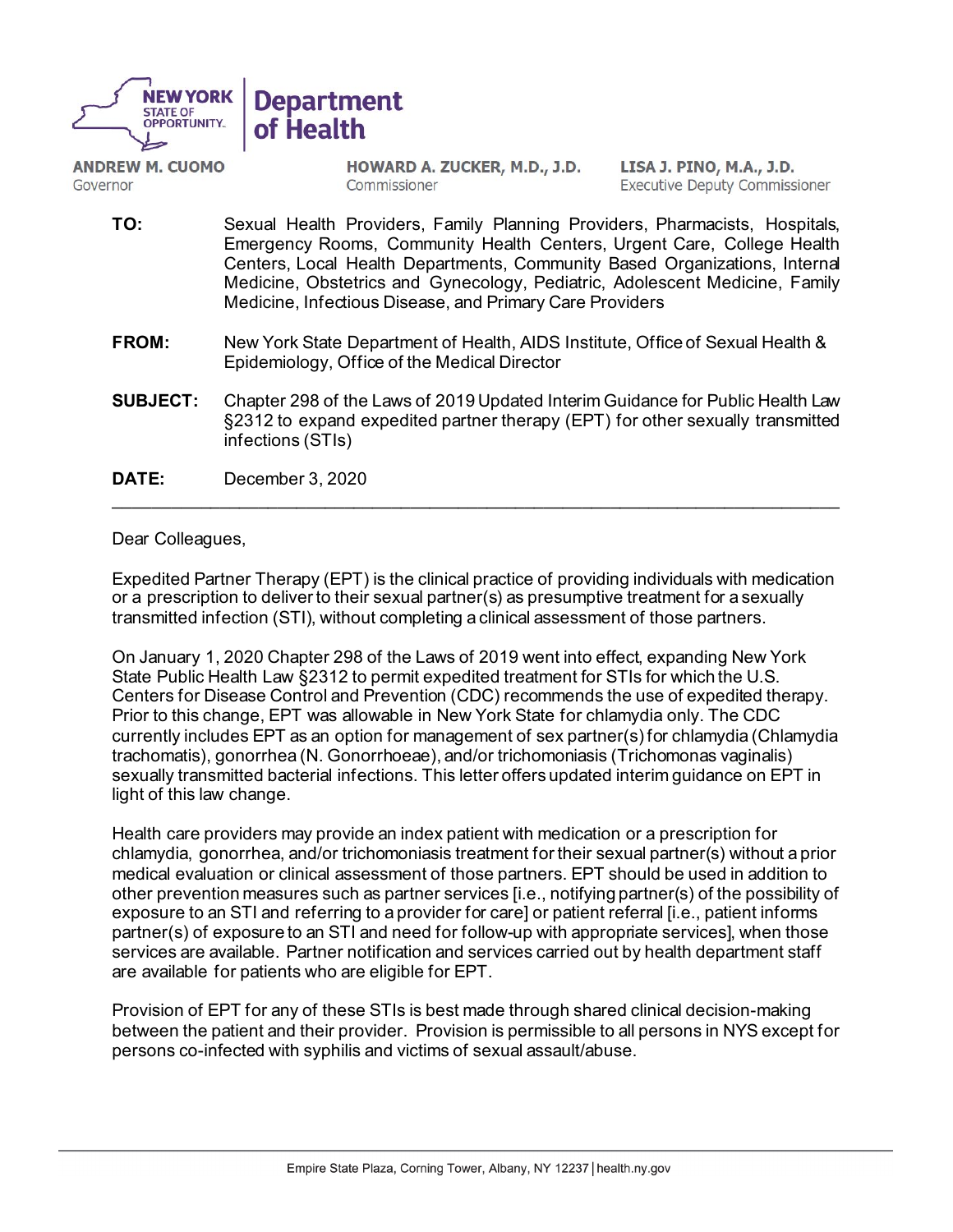# **INTERIM GUIDANCE ON THE PROVISION OF EPT**

## **Eligibility Criteria for EPT**

**EPT can be provided for** sexual partner(s) of patients diagnosed (either through laboratory confirmation or clinical diagnosis) with chlamydia, gonorrhea, and/or trichomoniasis infection(s).

- Index patients can provide EPT to any person with whom they have had a sexual encounter since their last STI screening prior to the current diagnosis.
- Partner(s) who are unable or unlikely to seek timely clinical services are ideal candidates for STI treatment via EPT.
- If the patient's sexual partner(s) are pregnant or suspect possible pregnancy, some EPT medications may not be recommended. The partner(s) should seek medical care as soon as possible.

#### **EPT cannot be provided for**

- **The index patient's partner(s) if the patient seen by the health care practitioner is found to be concurrently infected with syphilis** at time of chlamydia, gonorrhea, and/or trichomoniasis diagnosis. This exclusion exists for the medical protection of the partner who may be infected with syphilis, as EPT for the other listed STIs would not fully treat syphilis.
- **Cases involving suspected or confirmed child abuse, sexual abuse/assault, or where the patient's safety may be impacted.** EPT should not be used as a strategy for criminological treatment or purposes. For more resources, please see the Sexual Violence Prevention Program[: https://www.health.ny.gov/prevention/sexual\\_violence/](https://www.health.ny.gov/prevention/sexual_violence/)

#### **Providing Medication for EPT**

The medication for EPT may be dispensed directly at the point of care or prescribed. The preferred method is dispensing in a pre-packaged "partner pack" that includes medication, informational materials, and clinic referral. If a health care provider offers EPT in this way:

• EPT medication must be labeled with the name and address of the dispenser, directions for use, date of delivery, the proprietary or brand name of the drug, and the strength of the contents (NYS Education Law Title VIII, Article 137: Section 6807).

If a health care provider provides EPT using a prescription instead, the designation EPT must be written in the body of the prescription form above the name of the medication and dosage for all prescriptions issued; the written designation EPT shall be enough for the pharmacist to fill the prescription whether the name, address, and date of birth of the sexual partner(s) are available. In addition to providing EPT, the medical provider:

- **Should** advise index patients to return for medical care three months after treatment for follow-up and additional STI screening and HIV testing.
- **Should** counsel the index patient to notify sexual partner(s) that they may have been exposed to chlamydia, gonorrhea, and/or trichomoniasis and should seek evaluation and treatment. Even if the partner(s) are asymptomatic, providers should presume that the partner(s) are pre-symptomatic or asymptomatic carriers.
- **Must** ensure that informational materials are made available for the index patient and their sexual partner(s).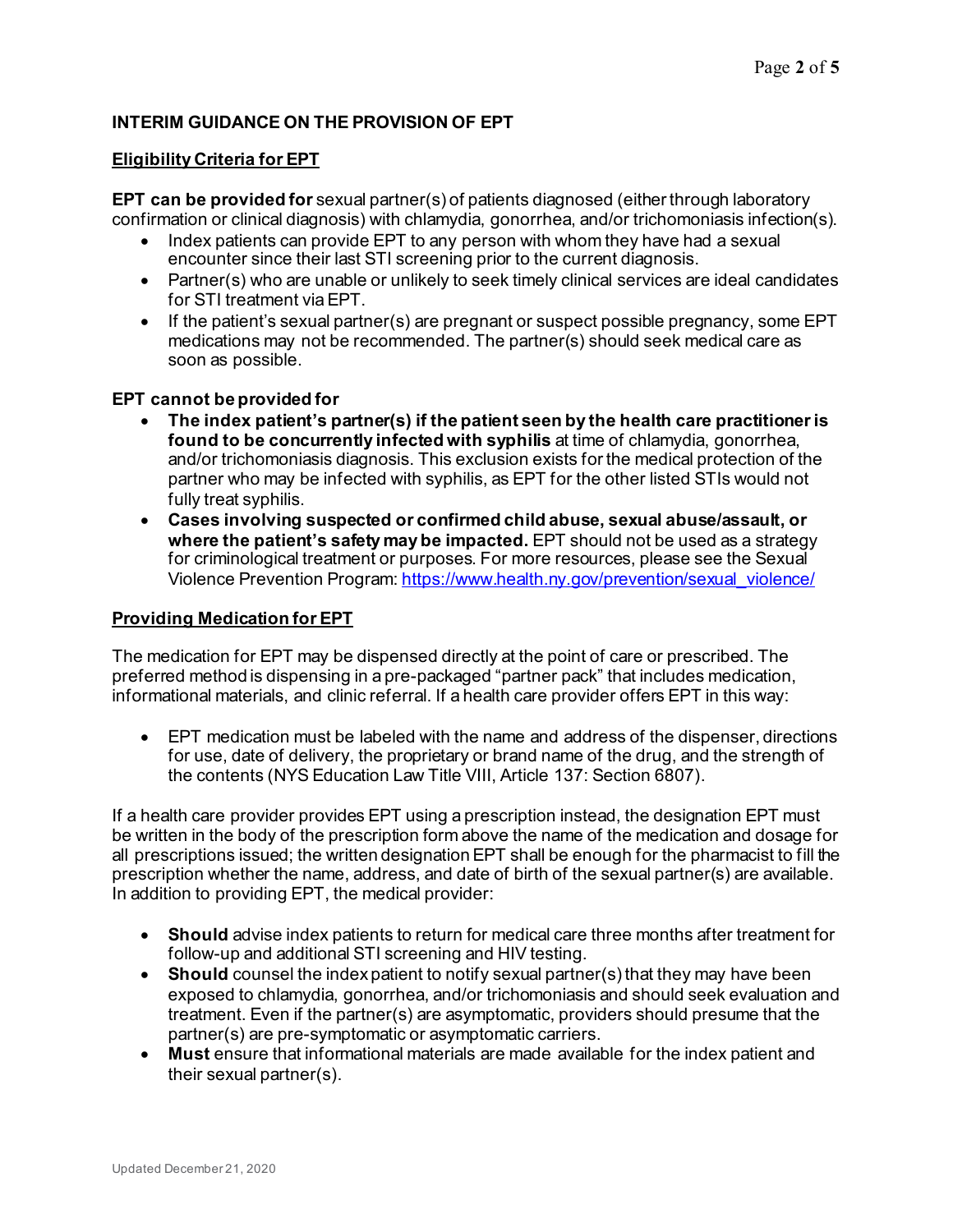• **Must** counsel the index patient to instruct their sexual partner(s) to read the partner information prior to the partner(s) taking the medication.

The index patient's sexual partner(s) are considered cured if the EPT regimen is taken as prescribed and the partner has abstained from sexual contact during the recommended time frame directed by the provider.

## **Health Education Materials**

NYS Public Health Law requires that health education materials be distributed when providing EPT (medication and prescription). The provision of EPT health educational materials for chlamydia can be retrieved via print or accessed on the New York State Department of Health EPT page at<https://www.health.ny.gov/diseases/communicable/std/ept/index.htm>. **EPT educational materials specific for gonorrhea and trichomoniasis are currently being developed. Until they are available, providers of EPT for gonorrhea and/or trichomoniasis must create their own educational materials that cover the following points:**

- Disclose the risk of potential adverse drug reactions, including allergic reactions, and the possibility of dangerous interactions between EPT and other medications that the sexual partner(s) may be taking.
- Recommend that partners who have allergies to antibiotics or who have serious health problems should *not* take the medication and should seek care as soon as possible so a health care provider can provide the best treatment for them.
- Inform the partner(s) that if symptoms of a more serious infection are present (such as abdominal, pelvic, or testicular pain, fever, nausea, or vomiting) they should seek medical care as soon as possible.
- Recommend that sexual partner(s) who are or could be pregnant consult a health care provider as soon as possible for follow-up care.
- Instruct the patient and their partner(s) to abstain from sexual activity for at least seven days after treatment of both the patient and partner in order to decrease the likelihood of recurrent infection.
- Inform the patient and their partner(s) on how to prevent chlamydia, gonorrhea, and/or trichomoniasis reinfection.
- Inform the partner(s) that they may be affected by other STIs that may be left untreated by the delivered medication.
- Encourage the partner(s) to consult a health care provider for a complete STI evaluation, including HIV testing, as a preferred alternative to EPT regardless of whether they take the medication.

#### **Reporting Requirements**

For all New York State jurisdictions, physicians are required by law to:

- Report cases to the local health officer (NYS Public Health Law, Article 21, Title 1, Section 2101; NYS Codes, Rules and Regulations, Title 10, Chapter 1, Part 2, Section 2.10), and
- Cooperate with state and local health officials' efforts to determine the source and control the spread of sexually transmitted disease (NYS Codes, Rules and Regulations, Title 10, Chapter 1, Part 2, Section 2.6).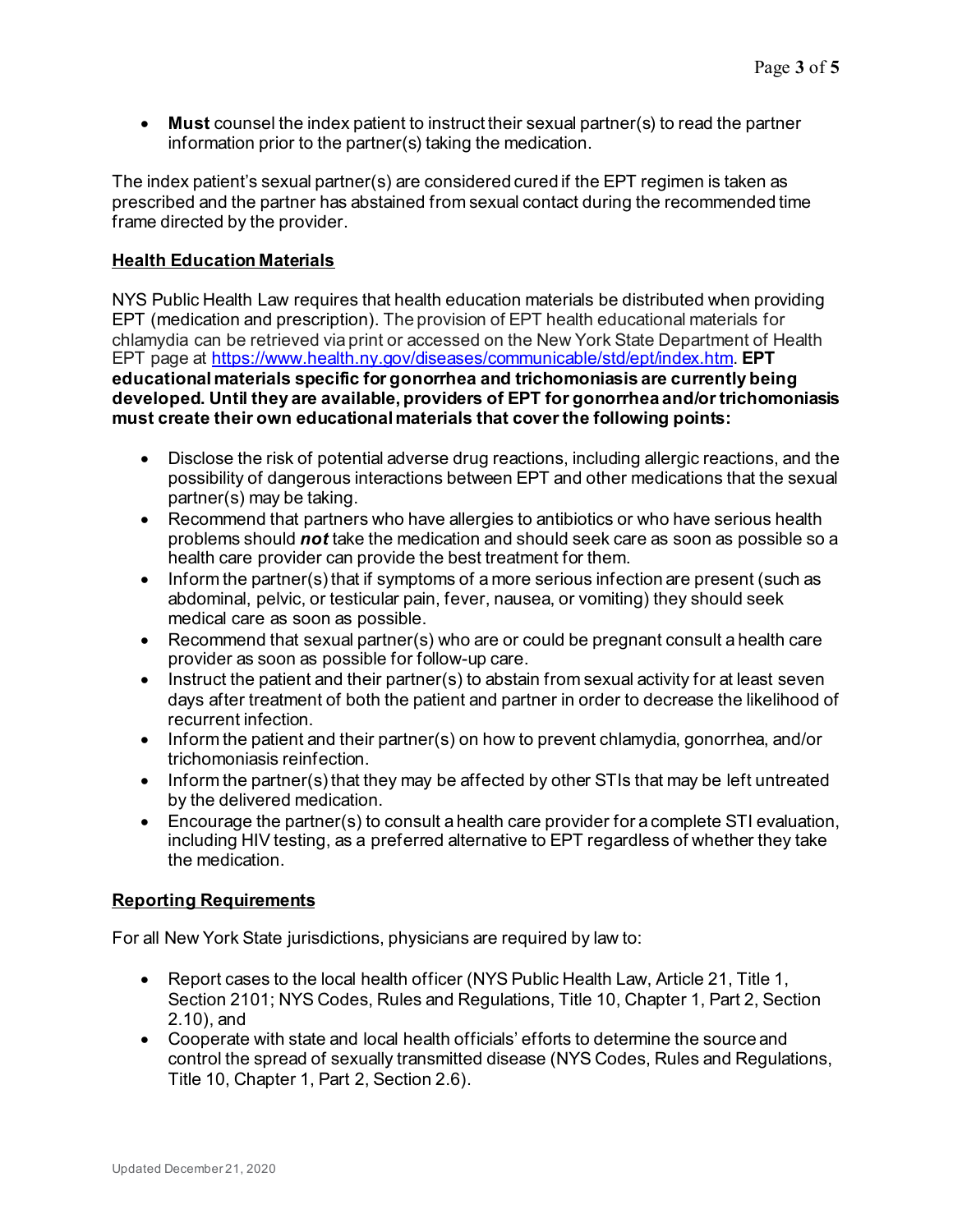In New York City (NYC), report all cases of chlamydia and gonorrhea using Reporting Central online via NYCMED at www.nyc.gov/health/nycmed. Alternatively, the Universal Report Form (https://www1.nyc.gov/assets/doh/downloads/pdf/hcp/urf-0803.pdf) can be mailed to the NYC Department of Health and Mental Hygiene, 42-09 28th Street, CN-22, Long Island City, NY 11101 or faxed to 347-396-7355. Providers can also report cases by phone by calling by calling the Provider Access Line at (866) 692-3641.

In New York State (outside New York City), report all cases of chlamydia and gonorrhea diagnosis to the local health department in which the diagnosed person resides by submitting the completed confidential case report form (Form DOH-389). Confidential case report forms may be obtained by calling (518) 474-0548.

Local health departments are required under NYS Public Health Law Article 6 to document the use of EPT and the number of sexual partners for whom EPT was provided on the relevant case reporting form.

For questions or inquiries on EPT, please contact the NYSDOH Office of Sexual Health and Epidemiology at [ept@health.ny.gov](mailto:ept@health.ny.gov).

Sincerely,

Rachel Malloy, Ph.D., MPH Director, Office of Sexual Health and Epidemiology, AIDS Institute New York State Department of Health

Charles John Gonzalez, M.D. Medical Director, AIDS Institute New York State Department of Health